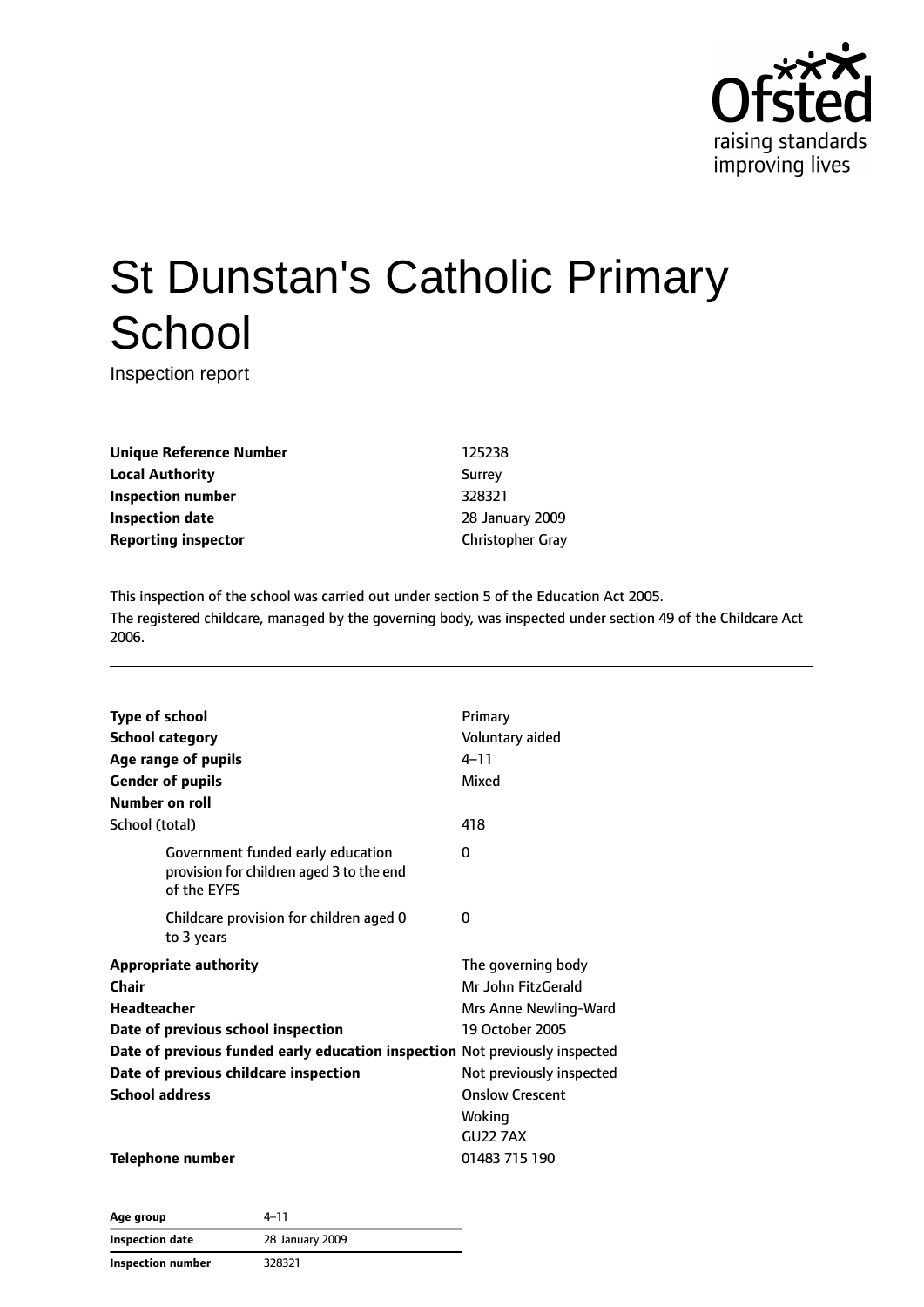**Fax number** 01483 722 866

| Age group         | 4–11            |
|-------------------|-----------------|
| Inspection date   | 28 January 2009 |
| Inspection number | 328321          |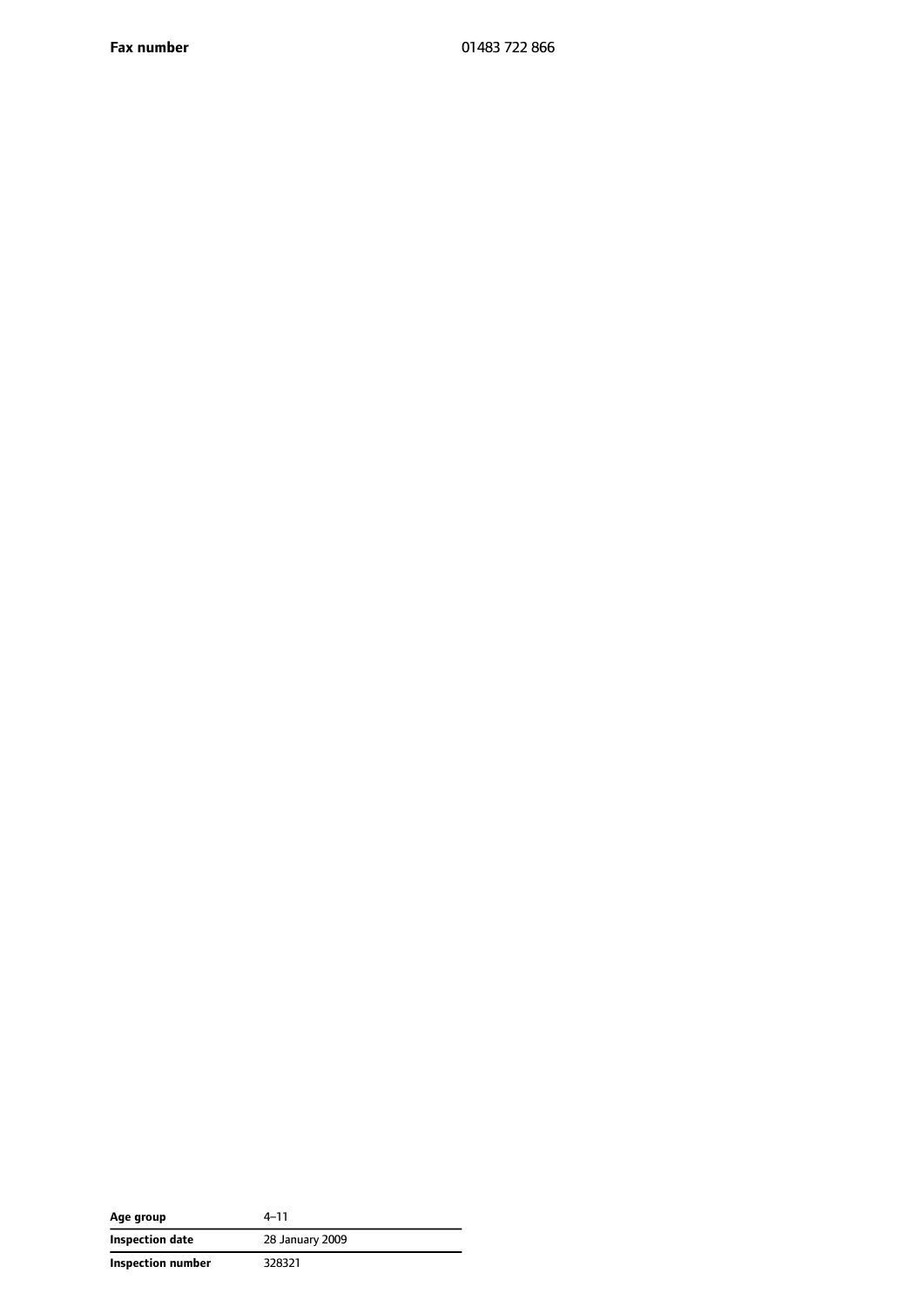.

<sup>©</sup> Crown copyright 2009

Website: www.ofsted.gov.uk

This document may be reproduced in whole or in part for non-commercial educational purposes, provided that the information quoted is reproduced without adaptation and the source and date of publication are stated.

Further copies of this report are obtainable from the school. Under the Education Act 2005, the school must provide a copy of this report free of charge to certain categories of people. A charge not exceeding the full cost of reproduction may be made for any other copies supplied.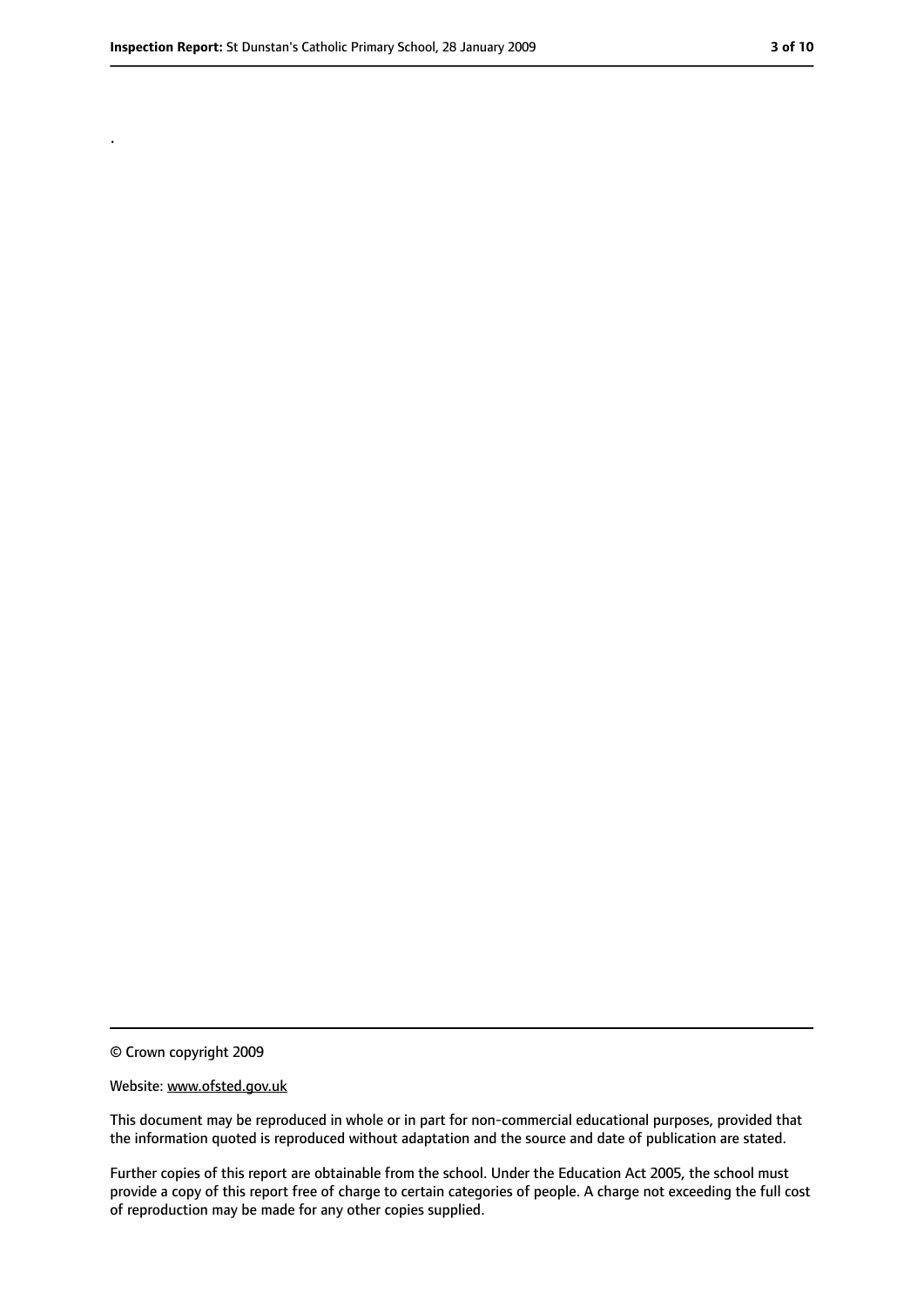# **Introduction**

The inspection was carried out by two Additional Inspectors. They evaluated the overall effectiveness of the school and investigated the following issues:

- how well pupils progress in writing and mathematics
- the impact of leaders and managers at all levels on raising pupils' attainment and how assessment is used in this process
- the outstanding features of pupils' personal development.

They gathered evidence from records of pupils' attainment, samples of pupils' past work, observations in lessons and around the school, meetings with staff, governors and pupils and an analysis of responses to the parents' questionnaire. Other aspects of the school's work were not investigated in detail.

### **Description of the school**

The school is larger than most primary schools. An average proportion of pupils come from ethnic minority backgrounds, but the proportion who speak English as an additional language is below average. A smaller than average proportion of pupils has learning difficulties, though the proportion with statements of educational need is average. The largest group has specific learning difficulties. The proportion of pupils entitled to receive free school meals is much lower than average. The school runs a Nursery called Stepping Stones for 48 Early Years Foundation Stage children aged three and four; the school also runs provision for before and after school care, open to all the school's pupils.

#### **Key for inspection grades**

| Grade 1 | Outstanding  |
|---------|--------------|
| Grade 2 | Good         |
| Grade 3 | Satisfactory |

Grade 4 Inadequate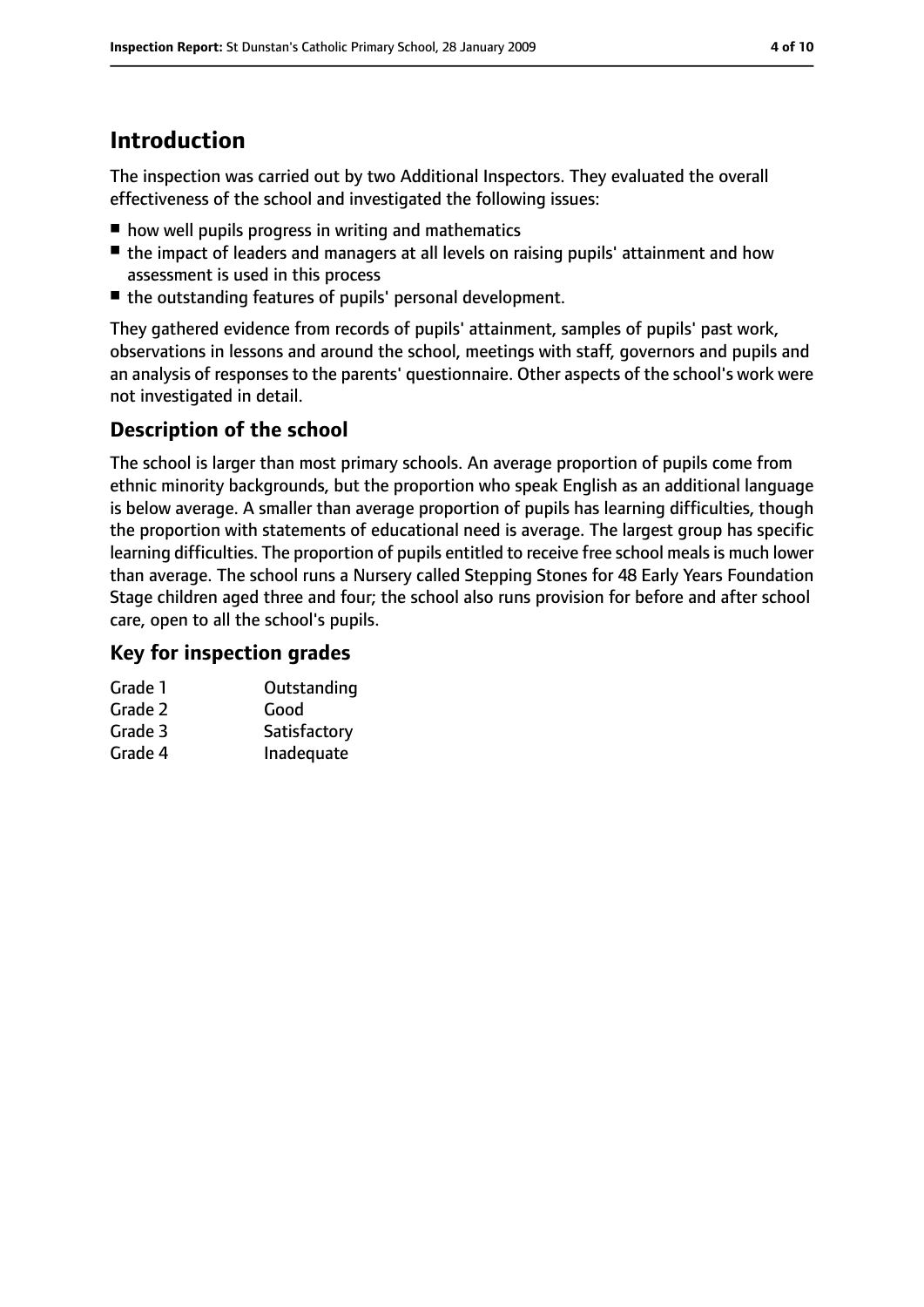## **Overall effectiveness of the school**

#### **Grade: 2**

This is a good school where pupils achieve well. It has outstanding features in pupils' personal development and the curriculum. The school has forged excellent partnerships with parents, schools in Surrey and abroad and with the local community. These strengths are summed up by the parent who wrote, 'We feel there is a genuine partnership between teachers, pupils and parents at this school. Children are nurtured and instilled with values such as respect, tolerance, faith, and a sense of justice and community.'

Pupils begin in Year 1 with skills that are a little above the national average in most areas. Standards by Year 2 have been above average for a number of years; they fell to average levels in 2008. This was because of a larger than usual number of pupils with English as an additional language. Nonetheless, pupils made good progress. Standardsin Year 6 were significantly above average overall in 2008, though lower in English for the first time in recent years. The school recognises that standards in pupils' writing are not as good as they could be and has introduced a comprehensive action plan to raise standards. Work began on this in September, but it is too early to see its impact on standards. Results in mathematics have risen in recent years as a result of action taken following the last inspection. This shows that the school has good capacity to make further improvements.

Pupils' outstanding personal development is demonstrated by thoughtful responses to searching questions. For example, when asked what pupils had learnt from personal, social and health education, one replied that charitable giving 'makes me feel humble and not selfish'. 'When you have food you don't like', said another, 'don't argue about it because some people have no food.' Behaviour is excellent. Pupils have high expectations of how they should behave and are very critical of any who don't behave well. But, they say, the sanctions always work. Their understanding of how to lead safe and healthy lives is outstanding. Attendance is above average, but is kept from being higher by a small number of parents who take trips abroad in term-time. The above-average standards of basic skills help prepare pupils well for the next stage in their education.

The outstanding curriculum contributes significantly to pupils' enjoyment and personal development. Subjects link together well and topics are enriched by visits to places of interest. The school has received the International School Award and works regularly with two schools in Africa, in academic work as well as in supporting them through fund-raising. A regular feature of topics is the opportunity provided for pupils to review what they have enjoyed, and to consider what might have been different. These views are taken into account in reviewing the topic for future use.

Teaching is good and leads to pupils' good progress. Lessons are interesting and engage pupils' enthusiasm and conscientiousness, as can be seen in their written work, where the drive to make good use of writing in many subjects is obvious. The school's pastoral care is excellent. Child protection procedures are robust and the school provides a secure family base, extended by the strong links with the new church across the road. New before and after school clubs provide welcome extra care for those who want it. Academic guidance needs strengthening. Pupils have new target books but are not yet sufficiently involved in the process of assessing and improving their own learning. They are not aware of the National Curriculum levels they have reached and so cannot explain how they might reach the next level. This slows their progress.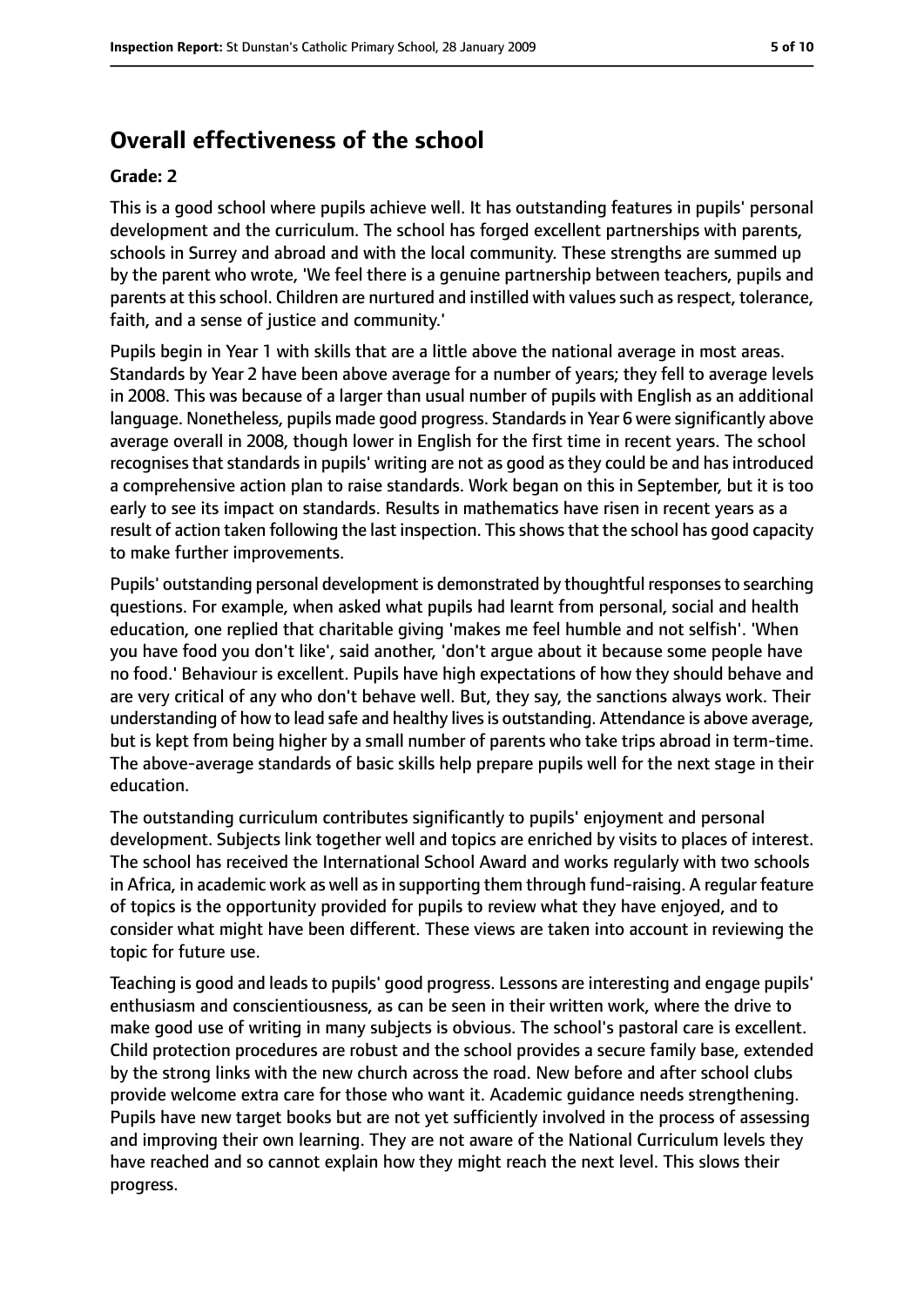Leadership and management are good. Senior leaders have a clear view of where the school needs to improve, as in the current drive to raise standards in writing. This shows the effectiveness of self-evaluation. The school has made changes to the process of target-setting and are tracking the progress of pupils on a half-termly basis. However, there is scope for more challenging targets to be set for all pupils and not just some. Tracking focuses on those who have made most or least progress. Specific support is planned for some of those in between; however, more rigorous checks, overseen by senior leaders, need to be carried out to ensure that the needs of all those in the middle are met. Governors are involved in determining the school's future through the new Strategy Group. Governors' committees mirror the new senior leadership structure, to facilitate keeping a close watch on the progress of issuesin the school's development plan.

#### **Effectiveness of the Early Years Foundation Stage**

#### **Grade: 2**

Children enter the Stepping Stones Nursery at the age of three with skills that are a little above those expected for their age. They make good progress because of good teaching and improve their standards well by the time they leave, especially in personal, social and emotional development. Those learning to speak English receive good support from staff. The quality of pastoral support given to the children is outstanding. The new building is bright and attractive and well resourced, so that children quickly become absorbed in their well-planned activities. In one lesson children were so busy with their activities that not one wanted to stop for snack time. Staff make frequent observations on children's development and learning, which are fed each week into 'enhanced provision' for each child. Good leadership and management ensure that the process is smooth and effective. The leader intends to make self-evaluations more frequently. Many parents wrote in praise of the work done by staff, with comments such as, 'Our daughter looks forward to and thoroughly enjoys each day at Nursery. Through newsletters and notice boards, parents are kept well informed of the activities.'

About one third of the school's Reception children come from the Stepping Stones Nursery. The attainment on entry of most children is above what is expected for their age. Teaching is good and is effectively planned to contain a good balance of activities directed by the teacher and free choice for the children, often without the children's knowing which is which. Resources are very good and lead to much enjoyment and involvement by the children. Many children reach the higher levelsin aspects of Early Years Foundation Stage learning, especially in activities connected with letters and numbers. They learn to express themselves and to play and share well. The Early Years Foundation Stage is well led and managed, and frequent observations of children's learning are very effectively fed back into the next day's planning. The quality of care is outstanding, as witnessed by the parent who noted, 'Our son has settled into school really well - loves going.'

#### **What the school should do to improve further**

- Use the action plan to raise standards in writing.
- Apply greater rigour to the processes of target-setting and tracking pupils' progress, including giving pupils a clearer understanding of their next steps.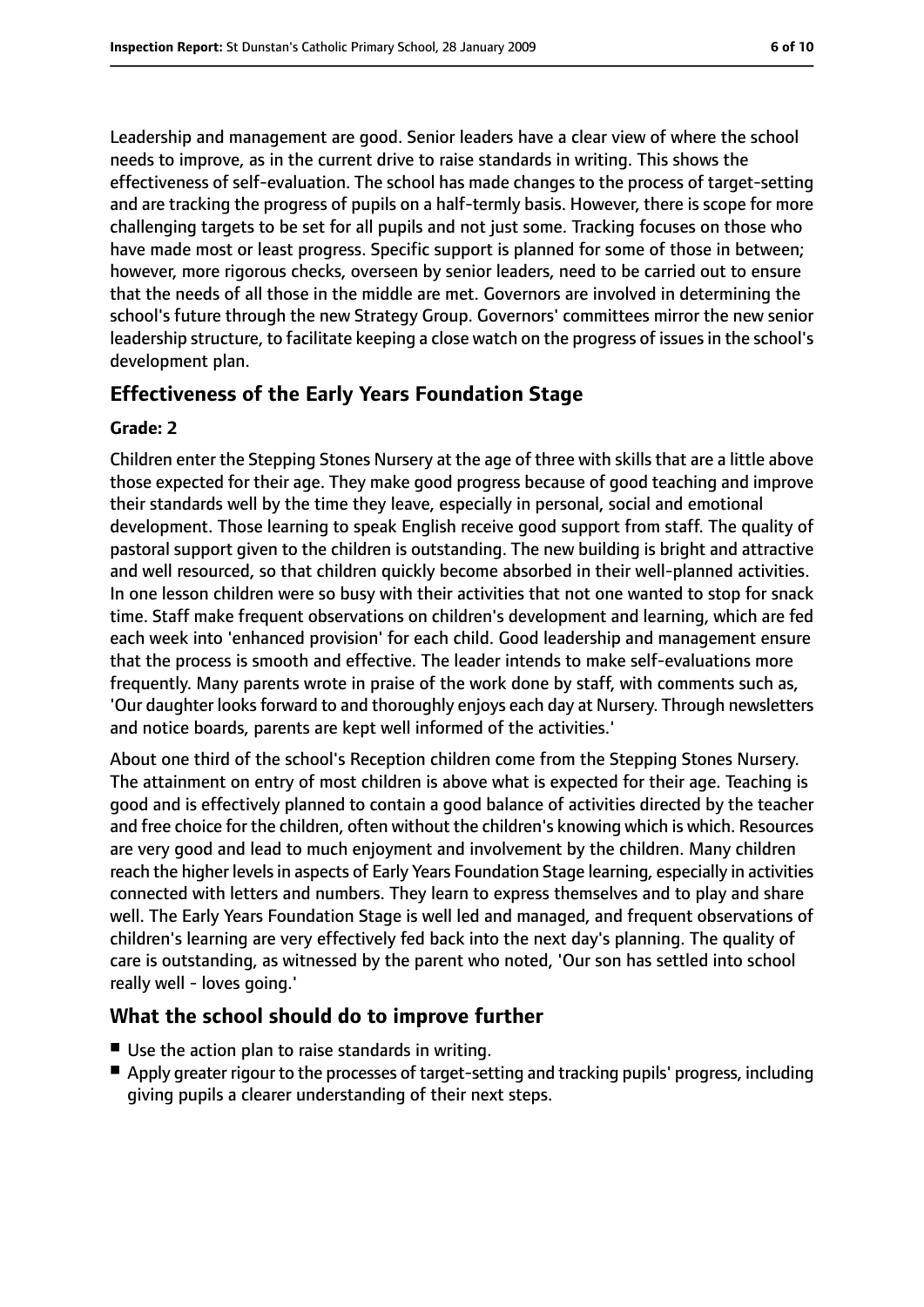**Any complaints about the inspection or the report should be made following the procedures set out in the guidance 'Complaints about school inspection', which is available from Ofsted's website: www.ofsted.gov.uk.**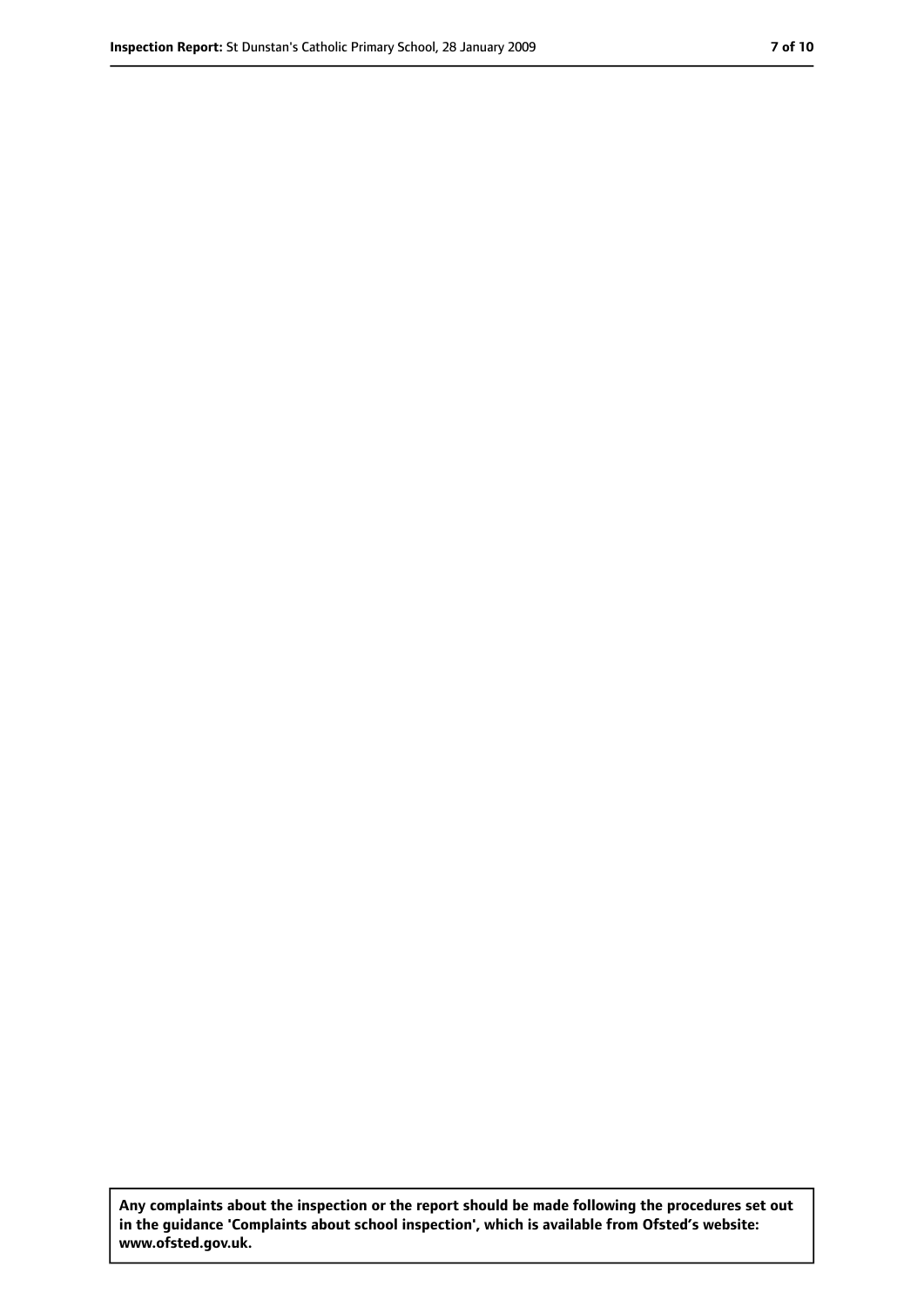# **Inspection judgements**

| Key to judgements: grade 1 is outstanding, grade 2 good, grade 3 satisfactory, and | School  |
|------------------------------------------------------------------------------------|---------|
| arade 4 inadequate                                                                 | Overall |

#### **Overall effectiveness**

| How effective, efficient and inclusive is the provision of<br>education, integrated care and any extended services in meeting the<br>needs of learners? |     |
|---------------------------------------------------------------------------------------------------------------------------------------------------------|-----|
| Effective steps have been taken to promote improvement since the last<br>inspection                                                                     | Yes |
| How well does the school work in partnership with others to promote learners'<br>well being?                                                            |     |
| The capacity to make any necessary improvements                                                                                                         |     |

## **Effectiveness of the Early Years Foundation Stage**

| How effective is the provision in meeting the needs of children in the<br><b>EYFS?</b>       |  |
|----------------------------------------------------------------------------------------------|--|
| How well do children in the EYFS achieve?                                                    |  |
| How good are the overall personal development and well-being of the children<br>in the EYFS? |  |
| How effectively are children in the EYFS helped to learn and develop?                        |  |
| How effectively is the welfare of children in the EYFS promoted?                             |  |
| How effectively is provision in the EYFS led and managed?                                    |  |

#### **Achievement and standards**

| How well do learners achieve?                                                                               |  |
|-------------------------------------------------------------------------------------------------------------|--|
| The standards <sup>1</sup> reached by learners                                                              |  |
| How well learners make progress, taking account of any significant variations<br>between groups of learners |  |
| How well learners with learning difficulties and/or disabilities make progress                              |  |

#### **Annex A**

<sup>&</sup>lt;sup>1</sup>Grade 1 - Exceptionally and consistently high; Grade 2 - Generally above average with none significantly below average; Grade 3 - Broadly average to below average; Grade 4 - Exceptionally low.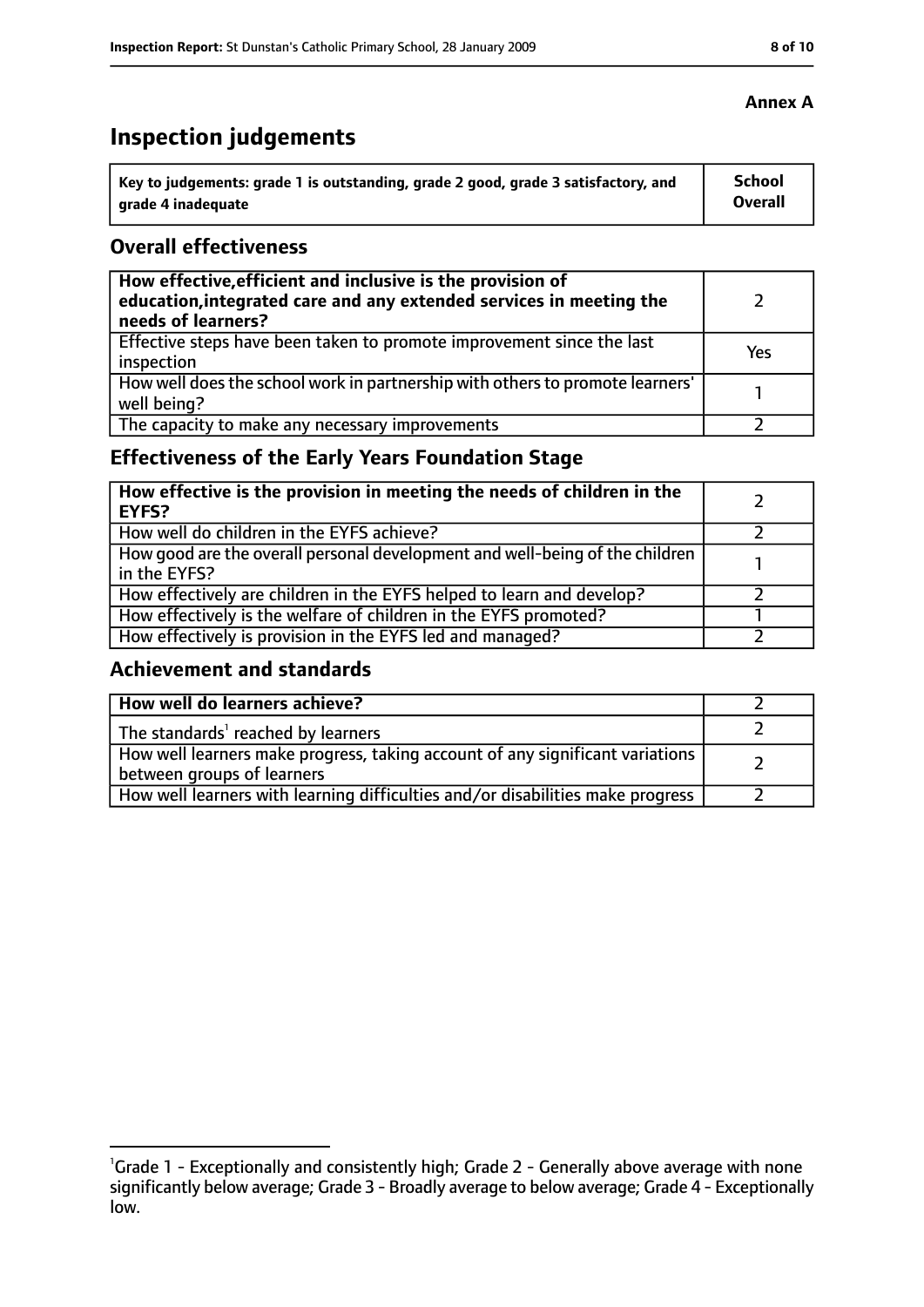## **Personal development and well-being**

| How good are the overall personal development and well-being of the<br>learners?                                 |  |
|------------------------------------------------------------------------------------------------------------------|--|
| The extent of learners' spiritual, moral, social and cultural development                                        |  |
| The extent to which learners adopt healthy lifestyles                                                            |  |
| The extent to which learners adopt safe practices                                                                |  |
| The extent to which learners enjoy their education                                                               |  |
| The attendance of learners                                                                                       |  |
| The behaviour of learners                                                                                        |  |
| The extent to which learners make a positive contribution to the community                                       |  |
| How well learners develop workplace and other skills that will contribute to<br>their future economic well-being |  |

# **The quality of provision**

| How effective are teaching and learning in meeting the full range of<br>learners' needs?              |  |
|-------------------------------------------------------------------------------------------------------|--|
| How well do the curriculum and other activities meet the range of needs and<br>interests of learners? |  |
| How well are learners cared for, quided and supported?                                                |  |

## **Leadership and management**

| How effective are leadership and management in raising achievement<br>and supporting all learners?                                              |           |
|-------------------------------------------------------------------------------------------------------------------------------------------------|-----------|
| How effectively leaders and managers at all levels set clear direction leading<br>to improvement and promote high quality of care and education |           |
| How effectively leaders and managers use challenging targets to raise standards                                                                 | 3         |
| The effectiveness of the school's self-evaluation                                                                                               |           |
| How well equality of opportunity is promoted and discrimination eliminated                                                                      |           |
| How well does the school contribute to community cohesion?                                                                                      |           |
| How effectively and efficiently resources, including staff, are deployed to<br>achieve value for money                                          |           |
| The extent to which governors and other supervisory boards discharge their<br>responsibilities                                                  |           |
| Do procedures for safequarding learners meet current government<br>requirements?                                                                | Yes       |
| Does this school require special measures?                                                                                                      | <b>No</b> |
| Does this school require a notice to improve?                                                                                                   | No        |